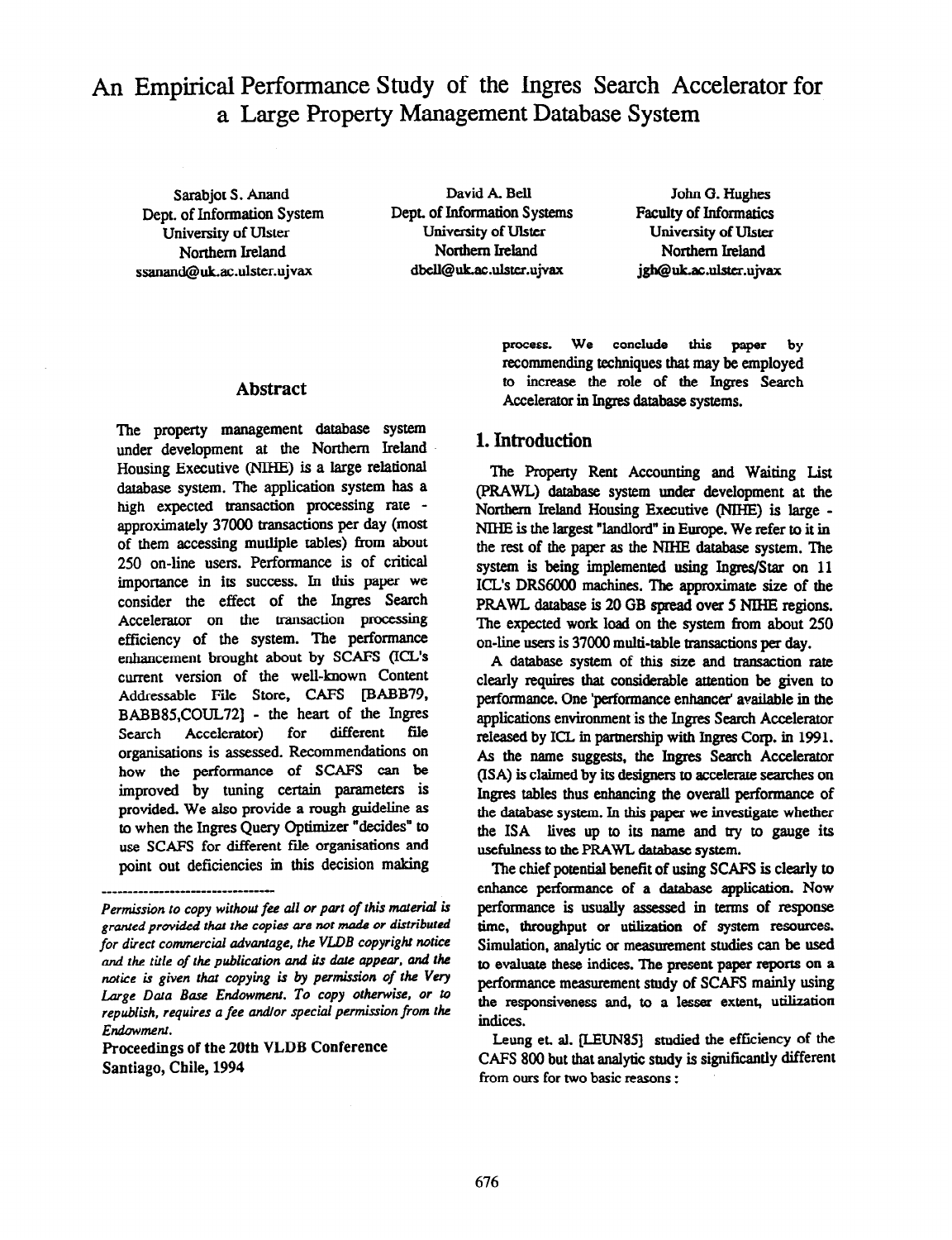- SCAFS is very different from the CAFS 800 and so many of the objectives and parameters of the study carried out by Leung et. al. are no longer valid e.g. degree of amplification of the drive and cell size, which were characteristics of the EDS60 discs but are no longer meaningful. The parameters that effect the performance of SCAFS are more at the design level of the database e.g. file organizations and indexes. The performance of SCAFS in a multi - user environment is affected by scheduling on the SCAFS board and the number of locations at which the table being searched is located. These are the parameters that we take into consideration keeping in mind the fact that the NIHE database system is a large multiuser system with a high transaction processing rate.
- <sup>l</sup>Our tests were performed on real data from the property management system database of the Northern Ireland Housing Executive, using measurement rather than an analytic model, as the previous study did.

Our objective in the present study is two fold. First we are looking for reasons why the performance of the newly-installed NIHE database system was lower than expected, despite the availability of SCAFS. There is a lack of practical guidance in the litemture for development of large relational systems and we hope that by sharing our experience in this paper other users may benefit.

Our second objective is still pragmatic, but it has a more scientific thrust - to gain insights into the applicability of a backend filter architecture (SCAFS here) for different design profiles and to study how other database system modules e.g. the query optimizer, could utilize this information.

We first quantify the precise improvement in performance brought about by SCAFS over direct access search devices for different file organisations. We study the effect of different file organizations and query result sizes, i.e. the number of 'hit' tuples, through a series of simple queries made on the NIHE database.

Secondly, during the investigation of SCAFS we found that certain SCAFS and INGRES parameters affect the SCAFS performance. So we report on their effects. In particular we assess the effect of the SCAFS scheduling parameter and the number of locations over which a table being searched is divided.

Thirdly, we give a rough guide to when the Ingres Query Optimizer decides to employ the Ingres Search Accelerator, and critically examine cases where the decision made by the Optimizer may not be the 'best' in practice.

The rest of the paper is arranged in the following format. Section 2 describes the NIHE application whose performance enhancement is our prime concern in this paper. In section 3 we discuss the improvement in performance brought about by using SCAFS for scanning tables which use different file organizations and also consider the effect of compressing data. This is followed by a discussion of the effect of the SCAFS Scheduling Parameter on the performance of SCAFS in section 4. Section 5 discusses the effect of data placement on the performance of SCAFS. A rough guide to how the Ingres Optimizer decides on using or not using SCAFS when executing a particular query is presented in section 6 and section 7 concludes this paper and discusses on-going and future work involving SCAFS that is being undertaken in the authors' laboratory.

## 2. The NIHE Application

The Northern Ireland Housing Executive, established in 1971 by the Housing Executive Act (Northern Ireland), is the largest body of its kind in western Europe. The organisation is geographically distributed around 70 locations spread throughout Northern Ireland.

In 1987, the NIHE carried out a review of the state of their computerisation. The vital role of computerisation in the Housing Executive was recognised and a decision was made to enhance the present system.

Computerisation in the NIHE had started in the 1970's with a number of batch processing systems, mainly for financial accounting, being developed. In the 1980's a distributed network connecting each of the district offices of the Housing Executive was developed for on-line queries to their "tenant management" systems. The survey carried out in 1987 highlighted the gap between the NIHE's then current management performance in terms of innovation in policy development and its information technology resources and a decision was made to improve its use of information technology.

The NIHE decided to develop a ten year systems strategy detailing the contribution of information technology to corporate aims and objectives. The scope of the review included identifying applications that were required by tbe NIHE, determining their purpose, ranking them in an onler of priority and identifying the most appropriate hardware and software strategy needed to deliver them. The result was a decision to procure a new integrated computer based tenant management system encompassing a property database, rent accounting and waiting lists. The core component of this tenant management system is the large property management databae. The expected size of the database is approx. 20 gigabytes and the expected number of transactions per day is 37000, executed by approximately 250 concurrent, on-line users.

Transaction complexity of an application is normally measured by the the number of tables accessed per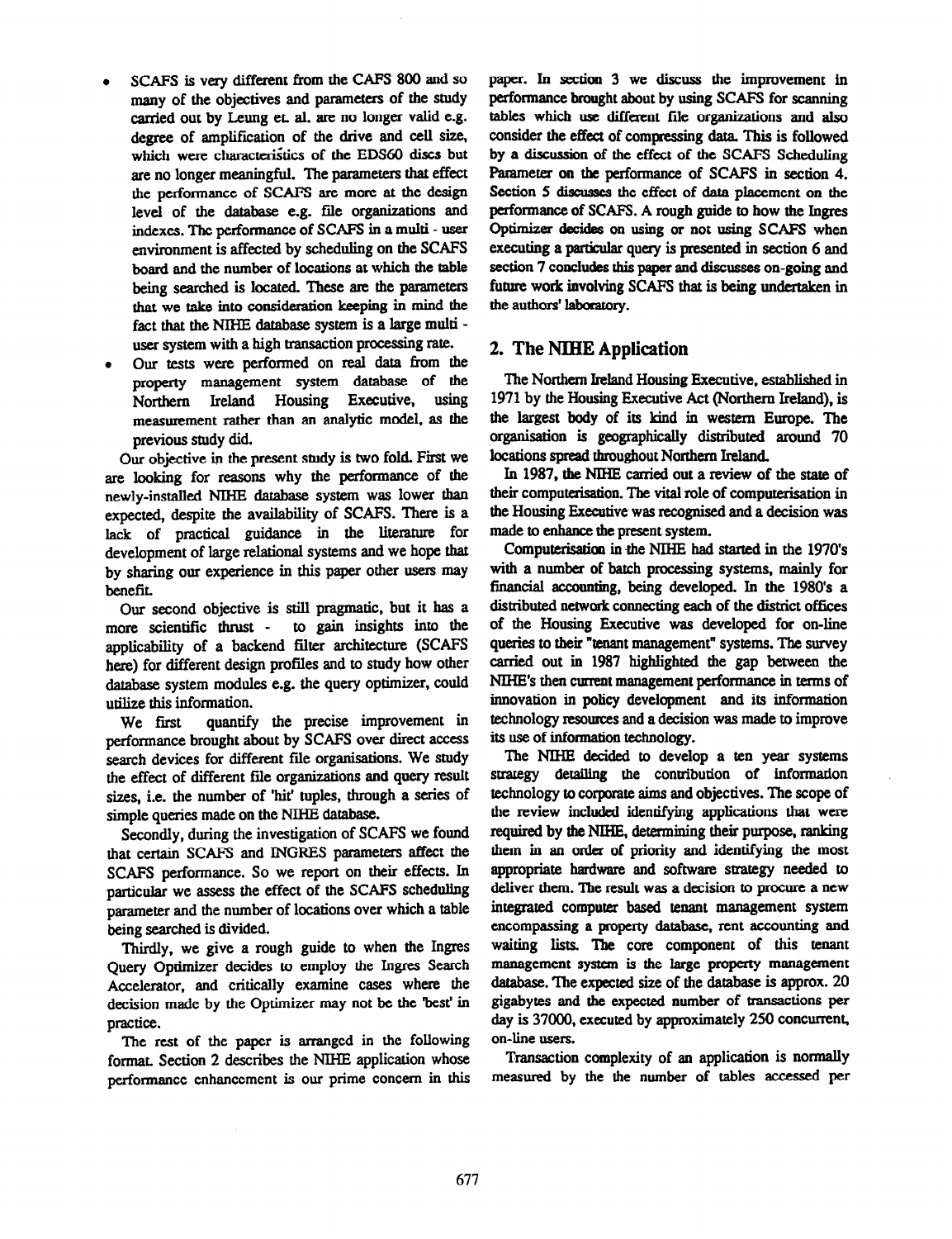transaction. For the NIHE the transaction profile is as follows: 4% of the transactions are queries accessing l-3 tables, 59% are queries accessing 4-6 tables, 1% are queries accessing 7 or more tables, 29% are updates accessing 1-3 tables, 6% are updates accessing 4-6 tables and 1% are updates accessing 7 or more tables. Clearly this is a more complex transaction profile than normal OLTP applications like banking and airline reservations that normally have a higher transaction rate but lower transaction complexity.

The following specific objectives were outlined for the new tenant management system, in addition to the usual consistency and security objectives [NIHESS]:

- To increase efficiency in the performance of Property, Rent Accounting and Waiting List tasks.
- To improve the quality and level of information to managers, staff and customers.
- To improve control
- To provide "value for money"
- Minimise batch updates

In collaboration with ICL, the NIHE are currently developing a distributed property management database system called PRAWL, which will provide the Housing Executive with the facilities outlined above. The system is being developed in INGRES/STAR and uses ICL's DRS6000 machines. A large relational database system like PRAWL poses enormous problems to the implementors who need to look to the database research community for assistance. In this paper we discuss our experiences with investigating the possible use of ICL's SCAFS database filter machines in enhancing the performance of the NIHE system. Phase 1 of the project is now complete and is on-line. Phase 2 of the application is now under development. While the tests reported in this paper are based on the phase 1. it has also provided useful insights into performance enhancement for phase 2.

# 3. SCAFS Vs DASD

In our experiments to quantify the improvement in performance over the conventional DASD (direct access storage devices) approach brought about by the use of SCAFS, we considered the response time (CPU time + I/O time) of a query and the CPU time required for the query's execution. Performance indices were evaluated by measurement in the property management database.

Queries used in the experiments were made on an existing table from the application with 113922 tuples. Table 1 shows the size of the table for the four different file organisation types tested . The table was stored on a 1.2 GB dish with a data transfer speed of 1.9 Mb per second. As SCAFS "can scan data as fast as the data can be read off the disk" [INGR91], the time taken by SCAFS

to scan a table should be dependent only on the size of the table. Table 1 also shows the theoretical scan time  $( = file$ size in Mb  $(1.9)$  required by SCAFS to scan the tables. Note that the difference in file sizes is due to the different fill factors and number of overflow pages of the table for different file structures.

|  |  |  | Table 1: File Sizes and Theoretical Scan Time of |  |  |
|--|--|--|--------------------------------------------------|--|--|
|  |  |  | <b>Experimental Data</b>                         |  |  |

| File Organisation<br>Type | File Size<br>(Mb) | Theoretical<br>Scan<br>Time (sec) |
|---------------------------|-------------------|-----------------------------------|
| Heap                      | 28.482            | 14.99                             |
| Hash                      | 79.204            | 41.68                             |
| <b>ISAM</b>               | 88.338            | 46.49                             |
| BTree                     | 36.574            | 19.249                            |

Tables 2, 3 show the effect of SCAFS on response time and CPU time and Table 4 shows the effect of data compression on SCAFS, for queries with no hit' tuples and 60000 'hit' tuples respectively. The emeries in these tables show the ratios indicated in the top, left-hand comer. As can be seen from Table 2, for uncompressed data the advantage of using SCAFS decreases for the larger number of 'hit' tuples. This is understandable because as the number of 'hit' tuples increases the I/O channel traffic increases. reducing the advantage of using SCAFS - the main gain only being in the CPU idle time while the table is being searched by SCAFS. For compressed data we find that, for hash and BTree file organisations, the effectiveness of SCAFS increases as the number of hit' tuples increases.

Table 2 : Effect of SCAFS on Response Time

| No SCAFS     |       | Uncompressed | Compressed |       |  |
|--------------|-------|--------------|------------|-------|--|
| <b>SCAFS</b> |       | 60000        |            | 60000 |  |
| Heap         | 2.94  |              | 3.167      | 1.52  |  |
| Hash         | 2.667 | 2.296        |            | 2.57  |  |
| ISAM         | 3.877 | 3.344        | 2.67       | 2.2   |  |
| BTree        | 3.42  | 2.14         | 2.33       | 254   |  |

From Table 3 we find that the savings in CPU time using SCAFS are enormous for queries with the small number of 'hit' tuples but for the larger number of 'hit' tuples, the saving reduces and is sometimes even less than 2 fold when the number of 'hit' tuples is approx. 60000. Once again this is understandable because with a larger number of 'hit' tuples, the CPU is sent more data from SCAFS, increasing its load.

From Table 4 we find that for hash and BTree file organizations the benefit of using compressed data in terms of response time increases for the larger number of 'hit' tuples. Also for hash file organisation, using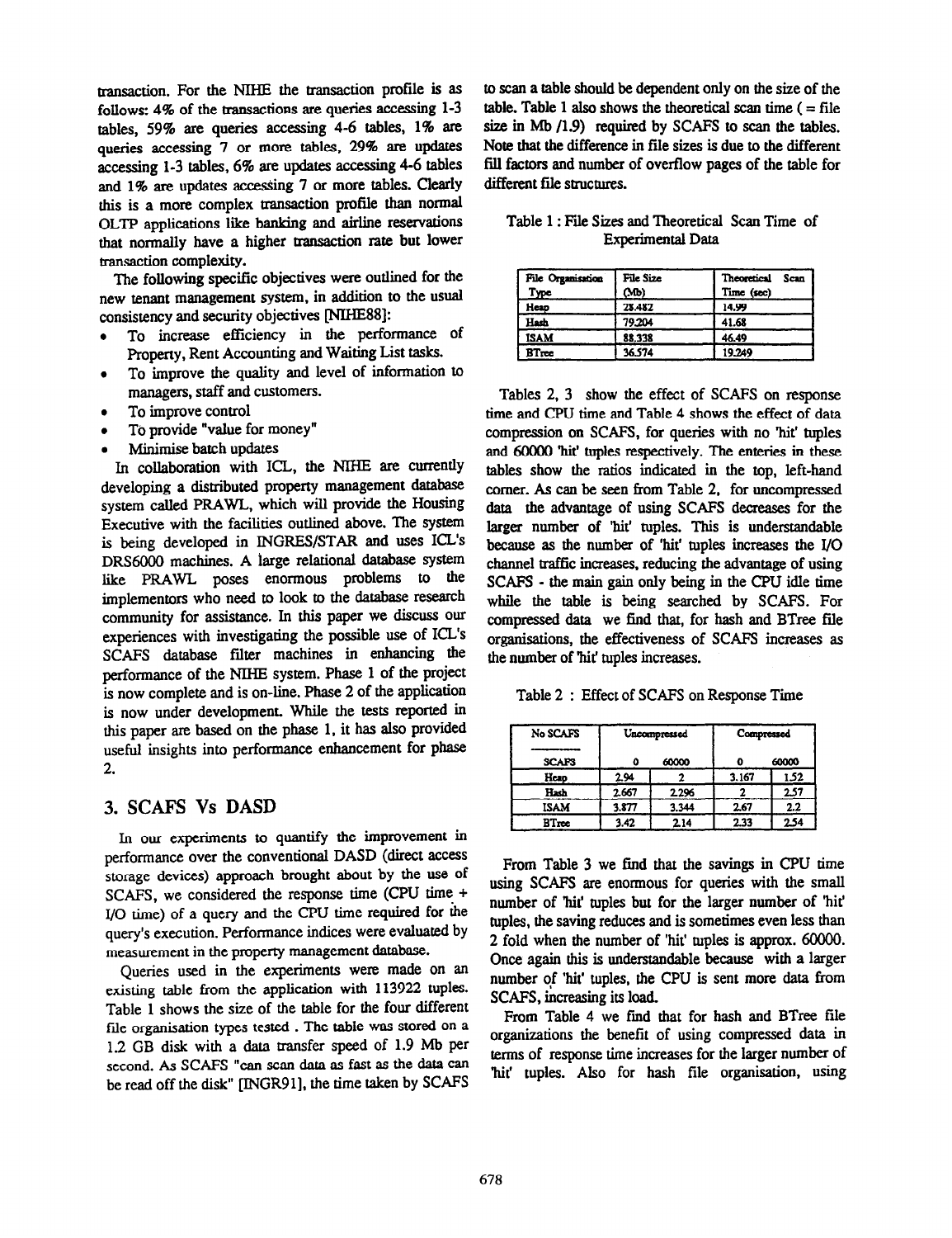compressed data increases the CPU time required for queries with the larger number of hit' tuples. This highlights the fact that the advantage of using SCAFS varies with the file organixation type and great care needs to be taken in deciding when to use SCAFS for different file organizations (see section 6).

|  |  | Table 3 : Effect of SCAFS on CPU Time |  |  |  |  |
|--|--|---------------------------------------|--|--|--|--|
|--|--|---------------------------------------|--|--|--|--|

| No SCAFS     | Uncompressed |       | Compressed |       |  |
|--------------|--------------|-------|------------|-------|--|
| <b>SCAFS</b> |              | 60000 |            | 60000 |  |
| Heap         | 106.33       | 1.62  | 95.875     | 1.42  |  |
| Hash         | 97.34        | 2.91  | 95.428     | 1.718 |  |
| <b>ISAM</b>  | 127.4        | 3.29  | 85.7       | 1.51  |  |
| BTree        | 97.34        | 2.02  | 125        | 2.54  |  |

#### Table 4 : Effect of Data Compression on SCAFS Performance

|                            | Response Time |       | CPU Time |       |  |
|----------------------------|---------------|-------|----------|-------|--|
| Uncompressed<br>Compressed |               | 60000 | 0        | 60000 |  |
| Hexp                       | 2.834         | 1.2   | 1.5      | 1.106 |  |
| Hash                       | 1.5           | 1.928 | 1.857    | 0.94  |  |
| ISAM                       | 5.44          | 2.44  | 25       | 1.14  |  |
| BTree                      | េច            | 1.458 | 1.89     | 1.09  |  |

# CPU Time Vs Output Size Heap File Organization







The graphs in figures  $l(a - d)$  show more comprehensively, how the response time and CPU time for queries varies as the number of 'hit' tuples vary from 0 to 60000 for heap and ISAM file organizations. The graphs in fig. l(e - h) show the variation in response time and CPU time when using compressed data. We limit our discussion here to only heap and ISAM file organizations. For a detailed discussion including BTree and Hash file organizations we refer the interested reader to [ANAN94a].

While the graphs in figures  $l(a - h)$  are primarily used to quantify SCAFS benefits, we can see that the benefits in CPU time and response time of using SCAFS is inversely propotional to the number of tuples satisfying the query. So SCAFS is most effective in this sense when the query result size is small. Compressing data does not affect the benefits due to SCAFS. The variation in the benefit of SCAFS for different file structures can be attributed to characteristics like fill factor, number of overflow pages etc.

These results provided valuable insights for the application and for the broader exploration of the potential of SCAFS. The results discussed in this section serve to emphasise the fact that the benefit of SCAFS

#### CPU Time Vs Output Size ISAM File Organization





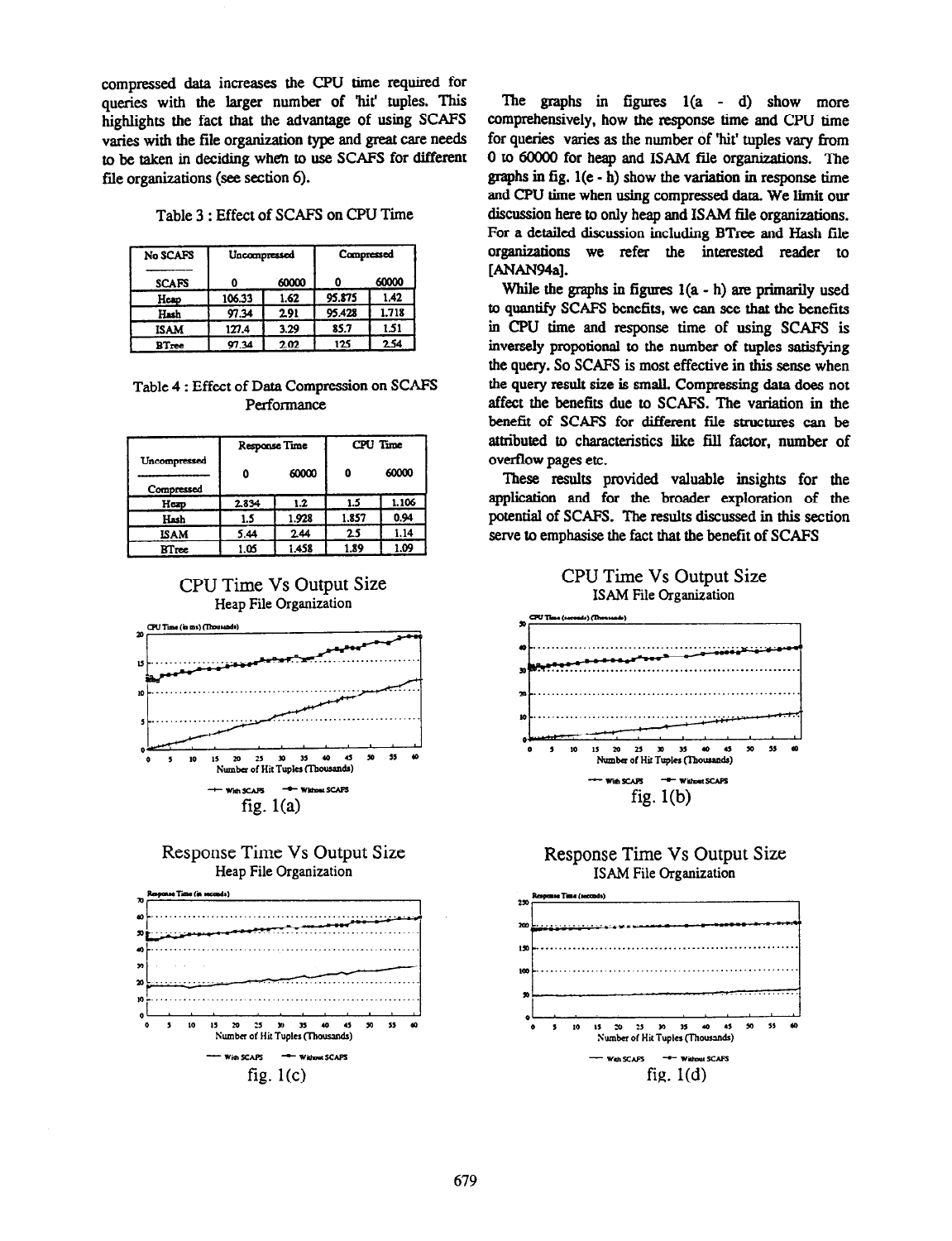



depends on the file organization of the table being searched and great care must be taken when employing SCAFS.

# 4. The Effect of Scheduling on the SCAFS Board

In this section we investigate the effect of different scheduling policies on the performance of SCAFS. We first discuss how the value of the SCAFSSCHED kernel parameter effects scheduling on the SCAFS board. We then study the effect of different SCAFSSCHED values ranging from 1 to 40000.

For a small value of SCAFSSCHED, the scheduling is fairer in that all the queries get a small time on the board and are not waiting for too long a time in the queue, but the individual response times for each query increases. For very small values of SCAFSSCHED we may fmd that there is a large system overhead due to scheduling and the advantage of using SCAFS is lost due to this overhead.



fig. l(h)

**Tuples (Thous** 

ds)

With SCAFS

of Hit

**Exercise** 

\$5

of Hit Tuples (Thousands)

 $fig.1(f)$ 

uls) (Th

10 15  $\mathbf{v}$  $25$  $30$ 35 40 45

These observations led us to seek more detailed insights into the effect of this parameter. For a more detailed discussion of the SCAFSSCHED parameter see [ANAN94a].

The graphs in fig. Z(a - h) show how SCAFSSCHED affects the execution on 52.39.26 and 13 queries on a single location table of heap file organization. As the value of SCAFSSCHED is increased the time between all the queries having started and the time the first results are received reduces. From the graph in fig. 2  $(a)$  we see that there is not much difference in the performance of SCAFS for SCAFSSCHED values of 20000 and 40000. Thus there must exist a value for SCAFSSCHED with the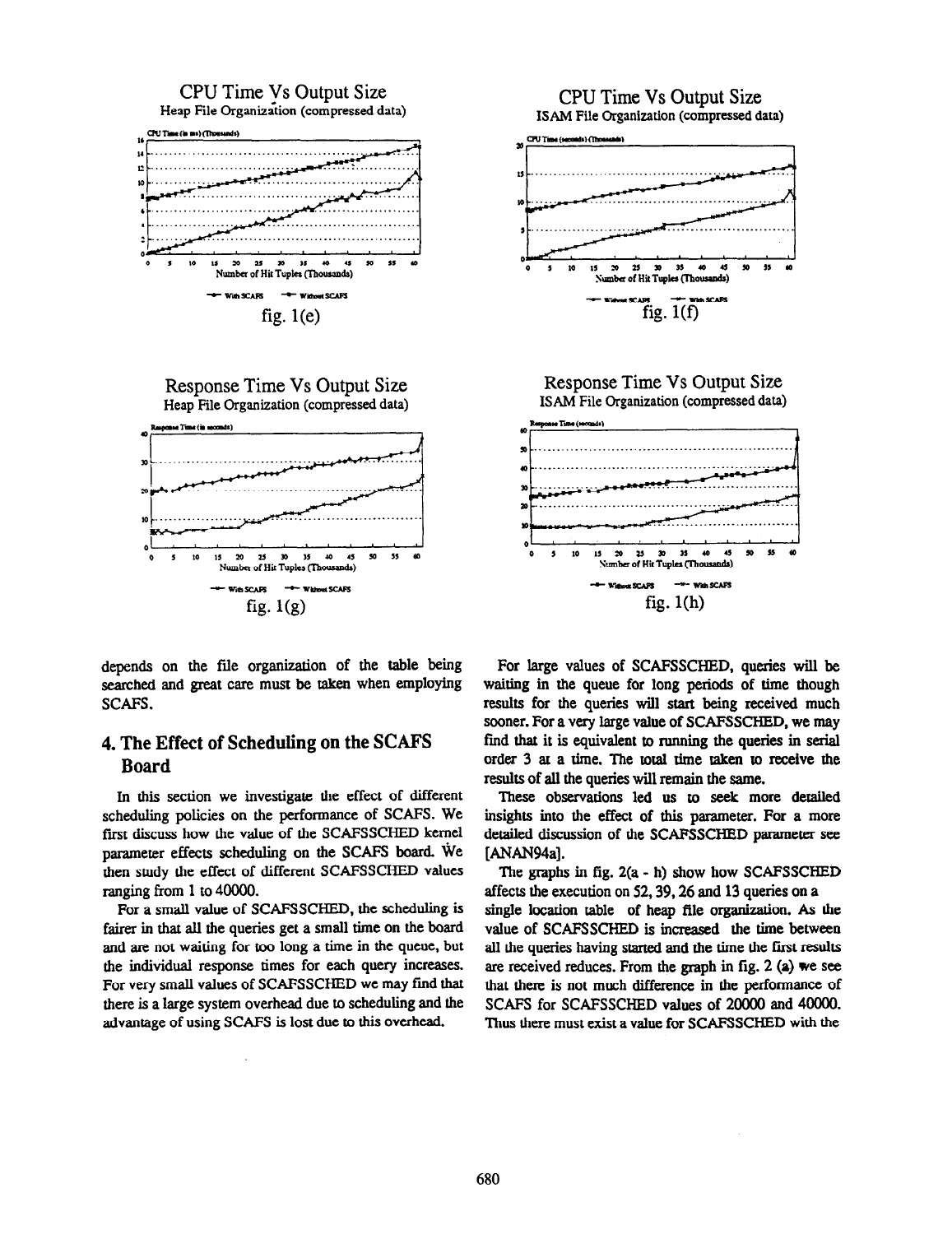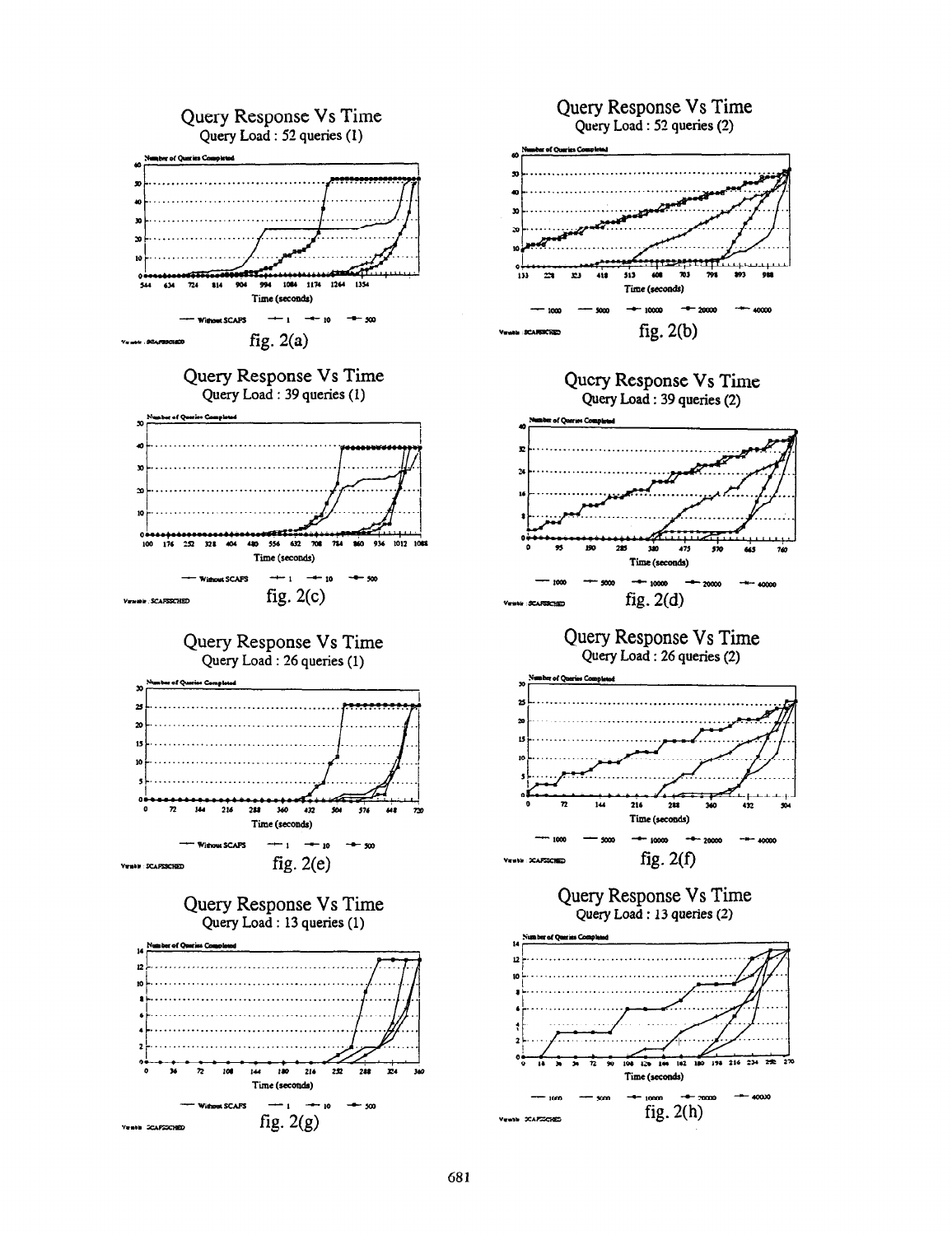property that there is no increase in performance for any values greater than it This value of SCAFSSCHED is probably dependent on the time SCAFS takes to scan the table being queried i.e. the size and file organization of the table being scanned (see section 3). Also, the graphs for a constant value of SCAFSSCHED with varying query load are of very similar shapes and average query response times per query. Therefore the performance of SCAFS for a particular value of SCAFSSCHED does not seem to depend on the query load.

The graphs in fig. 3 show the total response time for a varying number of queries on a single location table of heap file organization for different values of the SCAFSSCHED parameter. As can be seen from the graph in fig. 3(b), for SCAFSSCHED values ranging from 1000 to 40000 there is no appreciable change in the total response time for the queries. However, if the value of SCAFSSCHED is reduced to less than 500 there is an increase in the total response time of the queries (fig. 3(a)). For a SCAFSSCHED value of 1 or 10 the total response times are equal to those when not using SCAFS. This degradation is due to the system being overloaded by swapping on the SCAFS board. For SCAFSSCHED value 500 the total response times are comparable to those for higher SCAFSSCHED values. Thus, increasing the value of SCAFSSCHED to a value greater than 500 has little effect on the total time taken by SCAFS to execute all the queries.



These results show how important this parameter is in multi-user environments, such as the NIHE database system. Clearly, our experimental results, displayed in figs. 2 and 3, validate our predictions on how the SCAFSSCHED parameter would affect the performance of SCAFS and therefore, the performance of the database system.

#### 5. The Effect of Table Locations

When more than one query is being executed at the same time on data lying on the same disk, there is disk contention which increases the execution time of the individual queries. At any point in time the maximum number of queries searching data in parallel using SCAFS is three, so the maximum disk contention occurs when all three queries are searching data on the same disk.

Disk contention can be reduced by splitting data over a number of locations. Locations could be on the same disk, the same SCSI (Small Computer System Interface) channel or separate SCSI channels. For SCAFS to be employed all the table locations must be accessible to SCAFS.

Splitting data over more than one location on the same disk does not reduce disk contention as there are still three queries searching for data on the same disk concurrently. In fact disk contention may be increased as the disk head would spend more time on seeks.

If data is split over more than one disk on the same SCSI channel, then there is a possibility that at some time the queries on the SCAFS board are searching data on separate disks, reducing the disk contention.

If data from a table is split over disks on separate SCSI channels, we increase the parallelism in the execution of the queries. The disk contention remains the same. There are now a maximum of  $3<sup>*</sup>$ n queries that could be running simultaneously (where n is the number of SCSI channels that the data is spread over), three on each SCAFS board

As the advantages of splitting data over different disks on the same SCSI channel, i.e. reducing disk contention, and over different SCSI channels, i.e. increasing parallelism, are independent of each other, a blend of both methods would be expected to give best results.

For this part of our performance study we looked at how the total response time varies for different work loads on tables with different numbers of locations. The results are presented in fig. 4(a - c). As can be seen in fig. 4(a). a table with Wo locations on separate SCSI channels gives lower response times than when the table is stored at a single location, at two locations on the same disk or at two locations on separate disks but sharing the same SCSI. The graph in fig. 4(b), shows that the response times for a table with 3 locations on separate SCSI channels are lower than that for 2 locations (fig.  $4(a)$ ) but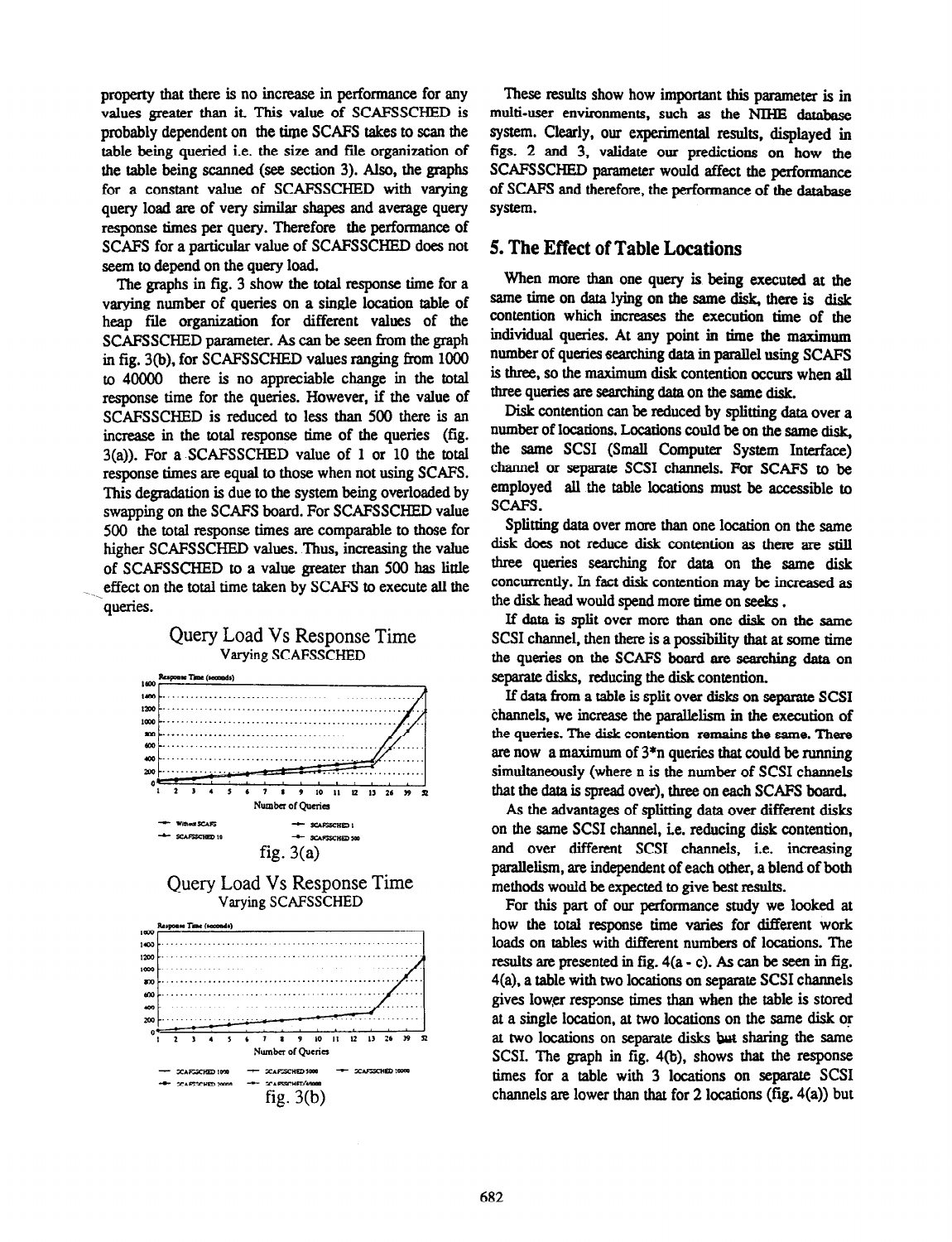the response times for a table with 4 locations on separate SCSI channels are comparable to those for a table with 2 locations on separate SCSI channels. A table with four locations, two on each SCSI channel performs better but still not as well as the table with three locations on separate SCSI channels. In fig. 4(c), we see that response times for a table with 5 locations are higher than those using three locations on separate SCSI. The table with 6 locations, 2 on each SCSI, gives the lowest response times but the improvement over the 3 location table is negligible (see fig. 4(b)).

Query Load Vs Response Time



Query Load Vs Response Time



Query Load Vs Response Time



The above results indicate that using 3 separate SCSI channels simultaneously gives the best results for our application and configuration. The reason for this could

well be some constraint imposed by the hardware e.g. size of main memory. More SCSI channels being used simultaneously would mean more queries being run in parallel and an increase in memory requirements.

,9Q ..\_........\_\_,...\_.\_..\_.\_\_\_\_\_\_\_...\_\_\_\_\_,\_..\_\_\_...\_..\_\_.\_ the same SCSI channel may have a greater effect. The above results also indicate that spreading a table over separate SCSI channels reduces response times to a much greater extent than spreading a table over separate disks on the same SCSI channel. The queries used in the test were staggered by 2 seconds each. If these queries were staggered by a longer time having two locations on the same SCSI could have more effect on response times. Also the SCAFSSCHED parameter for the tests had a fixed value of 1000 ms. For larger values of SCAFSSCHED the spreading of data over locations on

# 6. The Ingres Query Optimizer and The Ingres Search Accelerator

The decision of whether or not SCAFS should be used in the processing of a particular query is solely the decision of the Ingres Query Optimizer. During our investigation of this decision making process we found that at present SCAFS is not being used to its full potential by Ingres. We present here a few guidelines that have been found to be quite accurate in predicting whether SCAFS is going to be employed by the Ingres Query Optimizer.

#### 6.1 Heap File Organization

• SCAFS is always employed for searching heap tables.

#### 6.2 Hash File Organization

- $\bullet$  SCAFS is used to search hash files except when the where clause of the query contains equality predicates on all key fields 'anded' together.
- When searching on secondary indexes on the hash table, if the expected number of 'hit' tuples is  $>=$ 13.82% of the whole table, SCAFS is employed.
- When searching on secondary indexes, if the where clause uses 'not like', 'not between' or 'like' with a % as the first letter in the like-pattern, SCAFS is always used.
- If the where clause has two predicates on secondary indexes anded together, SCAFS is employed only if

 $\bullet$  over 3.35% approx. of the whole table is expected as the result to the query and

 $\bullet$  each of the predicates, individually, expects to 'hit' 13.82% of the whole table

• If the where clause has an 'or', SCAFS is always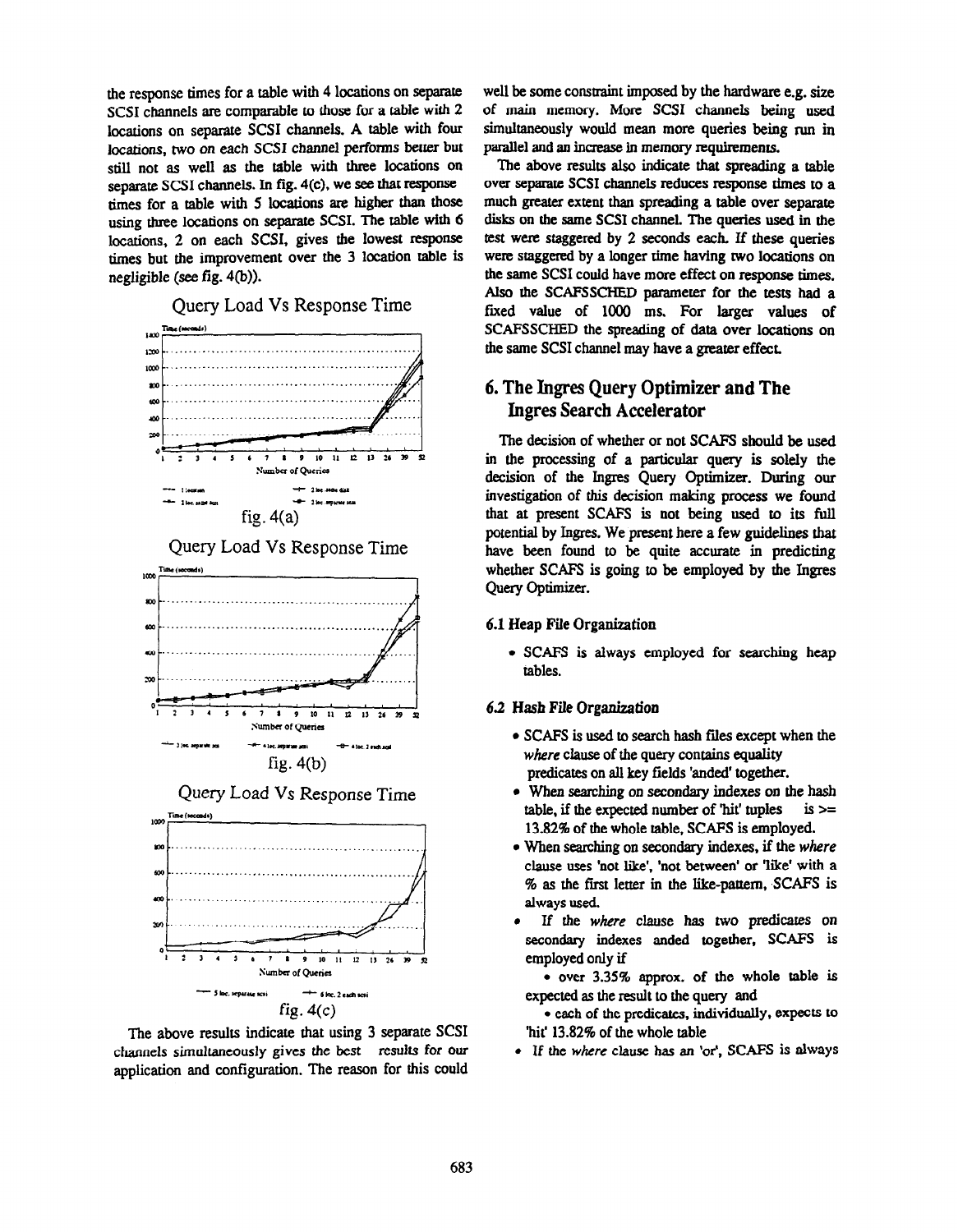would be more efficient to use SCAPS.

used.

### 6.3 ISAM File Organization

- If an ISAM file is being searched on its primary index, SCAFS is only used if the where clause uses a like-pattern with a % as its first character.
- When searching on secondary indexes on the ISAM table, if the expected number of 'hit' tuples is  $\ge$  9.75% of the whole table, SCAFS is employed.
- When searching on secondary indexes, if the where clause uses 'not like', 'not between' or 'like' with a % as the first letter in the like-pattern, SCAPS is always used.
- <sup>l</sup>If the where clause has two predicates on secondary indexes anded together, SCAFS is employed only if
- over  $1.8\%$  approx. of the whole table is expected as the result to the query and
- each of the predicates, individually, expects to 'hit' 9.75% of the whole table
- 0 If the where clause has an 'or', SCAFS is always used.

#### 6.4 BTree File Organization

- If an file organized as a BTree is being searched on its primary index, SCAFS is only used if the where clause uses a like-pattern with a  $%$  as its first character.
- When searching on secondary indexes on the BTree, if the expected number of 'hit' tuples is >= 8.74% of the whole table, SCAFS is employed.
- When searching on secondary indexes, if the where clause uses 'not like', 'not between' or 'like' with a % as the first letter in the like-pattern, SCAFS is always used
- If the where clause has two predicates on secondary indexes anded together, SCAES is employed only if
	- over 1.575% approx. of the whole table is expected as the result to the query and
	- $\bullet$  each of the predicates, individually, expects to 'hit' 8.74% of the whole table
- 0 If the where clause has an 'or', SCAFS is always used.

The conclusion we arrived at after testing the Ingres Query Optimizer was that the optimizer only considers the use of SCAPS after it has made the decision to scan the table. Thus, it does not take any of the benefits of using SCAPS into account when making the decision whether SCAFS should be employed or not. This results in queries being executed without SCAFS even though it

## 7. Conclusions and Future Work

A number of conclusions and observations emerge from this study and although they should be considered anecdotal rather than scientific at this stage, we believe they give useful insights into the utilization of SCAFS for large Ingres Databases.

- The improvement in response time and CPU time brought about by SCAFS depends on the organization of the file and the number of hit' tuples for the query.
- The time taken by SCAFS to scan a table can be reduced by using a small index or some form of hashing that would reduce the amount of data to be scanned. Especially for large databases it would be useful to be able to use sparse indexes along with SCAFS to reduce the amount of data to be scanned without putting an undue load on the CPU. Wiles lWILE85] showed how secondary indexes could be used in conjunction with CAPS-ISP, the version of CAPS for the VME environment. Such an approach could be useful in the case of SCAPS as well.
- Tuning the SCAFSSCHED parameter for a specific  $\bullet$ application can affect the performance of the system considerably.
- The number of table locations over which the table being searched is spread affects the performance of SCAFS for high work loads and can have a considerable effect on the performance of the system.
- The Ingres Query Optimizer does not take into account the full power of SCAPS when deciding when SCAFS should be used to search an Ingres table.

The results can also be used to create a kind of query pre-processor that can rewrite a query into a semantically equivalent query that forces the Ingres Query Optimizer to process the query using SCAPS. Such a pre-processor linked with Ingres could have great potential for use in high frequency on-line transaction processing database applications that are CPU bound [ANAN93,ANAN94].

A fairly simple tool that predicts the optimal value of the SCAPS scheduling parameter and the number of table locations over which the table being searched should be spread given a work load could be useful at database design time.

We are working on these issues at present and also recommend further research into the use of secondary access paths for associative memories. Earlier studies inlo the use of secondary indexes in conjunction with CARS-ISP [WILE851 have shown that there is benefit in using